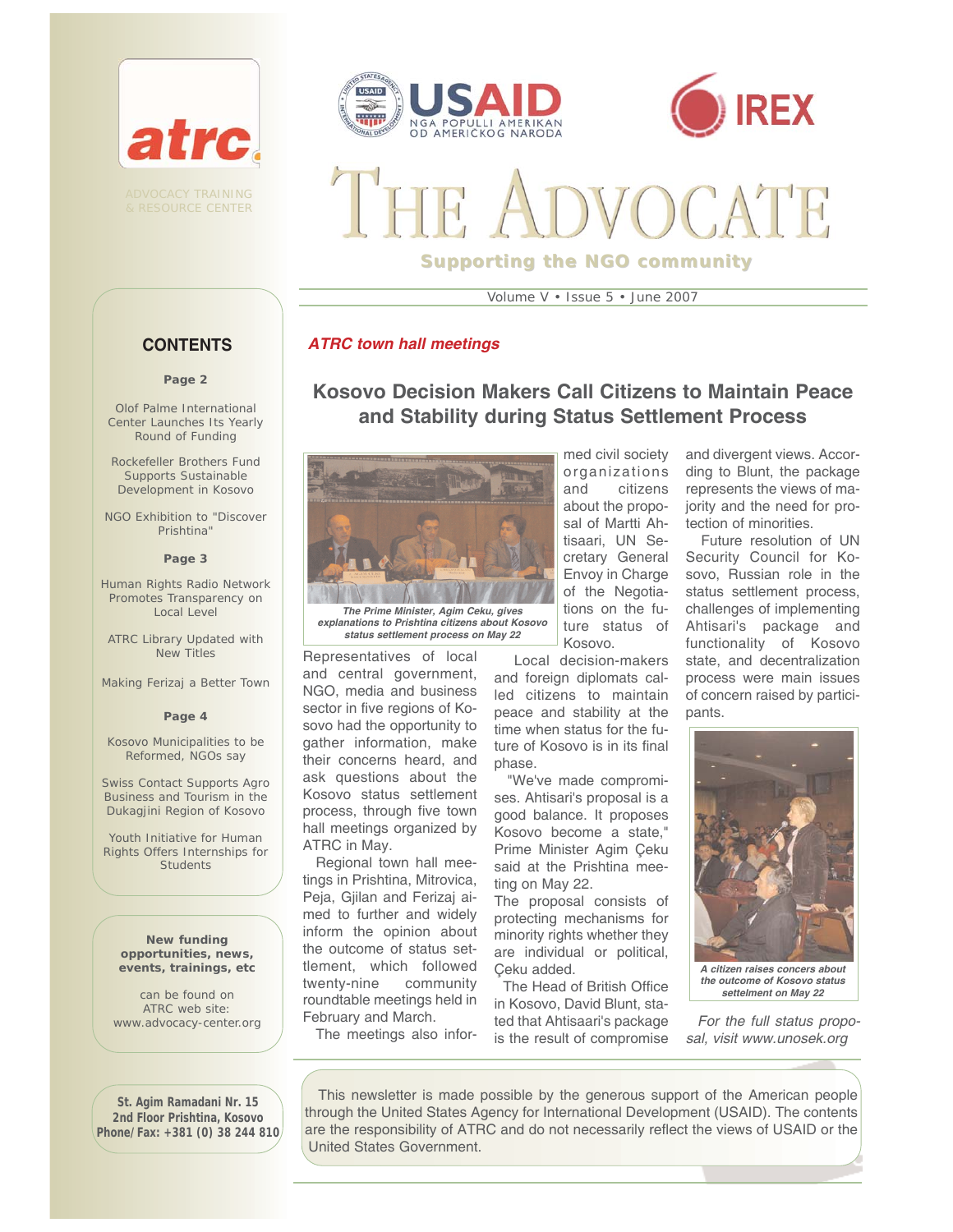#### **NEWSLETTER**

#### *NGO funding opportunities*

#### **NGO Exhibition to "Discover Prishtina"**

Young artists of Prishtina exhibited research and analyzing data about Prishtina's history and culture in an attempt to raise public awareness and participation for its city's urban environment, during a two-week exhibition on May 11-25 at Kosovo Museum.

The interactive exhibition, organized by the local NGO "Initiatives in Recovery and Development in Kosova - IRDK" under the "Discover Prishtina" project, involved citizens into dialogue about their relationship with home environment, their city's past, present and future.

According to IRDK, the exhibition aimed to engage people in promoting positive development in Prishtina by bringing together representatives of diverse sectors of community.

The "Discover Prishtina" exhibition was supported by ATRC and IREX under Kosovo Civil Society Program.



*Prishtina" exhibition on May 11*

*For more information contact: discoverycenter@gmail.com or visit: www.discoverycenterks.net*.

# **Olof Palme International Center Launches Its Yearly Round of Funding**

*Civil society organizations interested in receiving financial support for their projects are invited to submit proposals for Palme Center's funding for 2008*

Coordinator of Olof Palme International Center in Prishtina, Levent Biçaku, informed local NGO representatives about the Palme Center's programs at two roundtable meetings organized by ATRC on May 10 and 11 in Prishtina and Mitrovica. Biçaku outlined funding objectives and priorities, application procedures, as well as available funds for Kosovo.

The Olof Palme International Center, a Swedish based organization, launched its yearly round of funding in May under the Western Balkans Program, funded by the Swedish Development Agency - Sida.



*Center will focus its funding on citizens' participation in decision making, and ability of civil society organizations and local administrations to fully benefit from and participate in the process of EU accession*

"Funding priorities include democracy, human rights and peace," Biçaku stated.

He urged NGO representatives to submit better project proposals because "the chances of being funded depend on the quality of proposals."

The Palme Center works for a free, peaceful and democratic world in which human rights are respected, Biçaku added.

*For information about Olof Palme International Center's funds and application visit: www.palmecenter.org (click 'Western Balkan program') or contact Palme Center's Kosovo office: levend.bicaku@palmecenter.se.* 

# **Rockefeller Brothers Fund Supports Sustainable Development in Kosovo**

*The Rockefeller Brothers Fund is a philanthropic organization working to promote social change*

ATRC organized two roundtable meetings between local NGOs and the representative of Rockefeller Brothers Fund (RBF) for the Western Balkans, Haki Abazi, on May 17 and 18 in Prishtina and Mitrovica.

Abazi introduced RBF grant programs which are organized around four themes: democratic practice; sustainable development; peace and security; and human advancement.

"The Rockefeller Brothers Fund has been engaged in grant making in Kosovo since 2003. The Fund now concentrates its grant making on two of its programmatic themes: democratic practice and sustainable development," Abazi said.

"This reflects the RBF's assessment that helping build tolerant and pluralistic democracy and promote sustainable development in the re-

gion, represent top priorities for significant impact".

*How to apply, grant making process and additional information about RBF programs can be found on www.rbf.org.* 



*Rockefeller Brothers Fund organized a conference on April 12-14 in New York about Kosovo future. In photo: President Clinton addressing the conference participants.*

*The donor presentation was part of an ATRC program that seeks to link NGOs with funding opportunities and donors with NGOs that have similar interests.*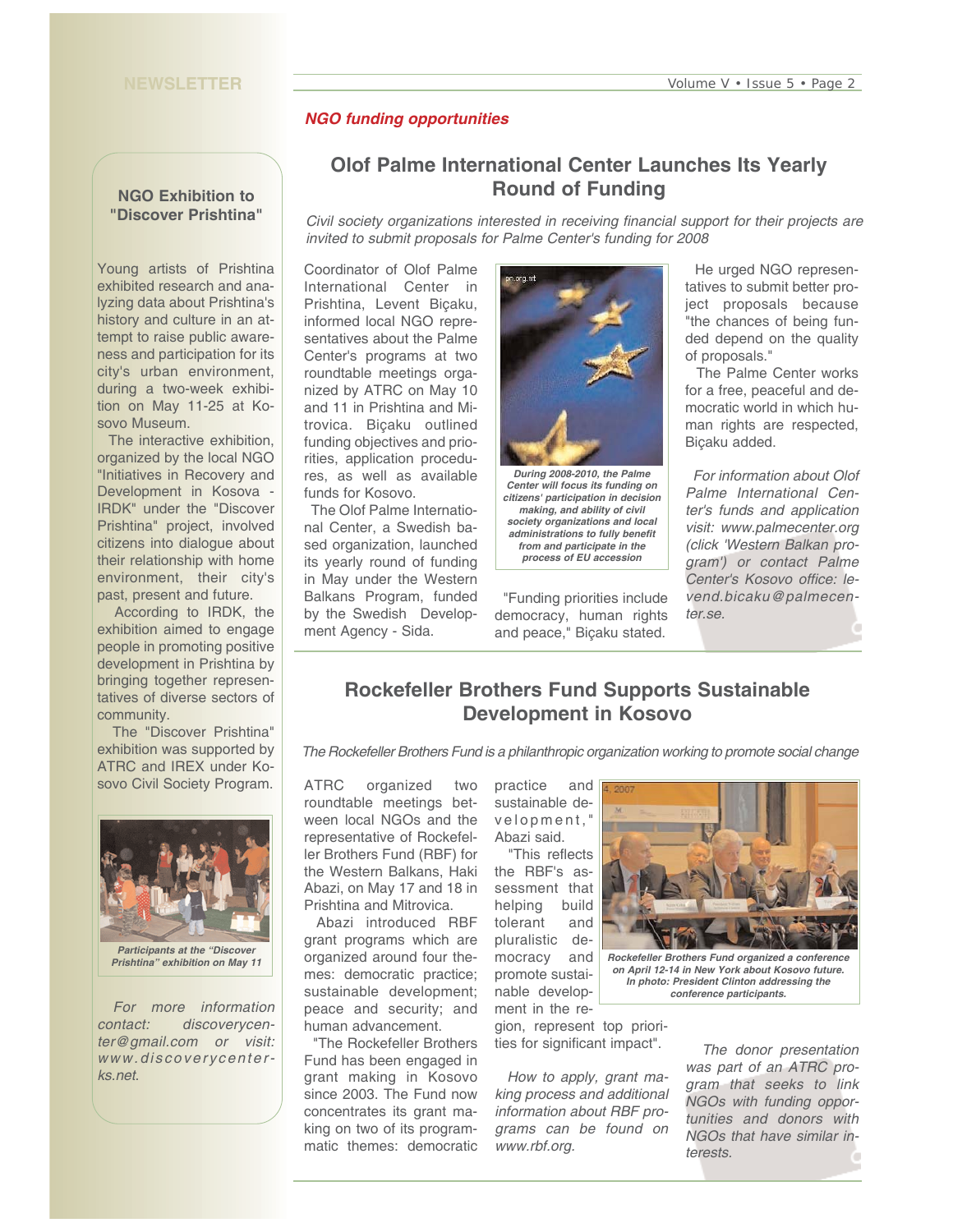#### **NEWSLETTER**

#### *Transparency and public information*

*Local development planning* 

#### **Making Ferizaj a Better Town**

Representatives of local governments, informal councils, civil society, international organizations and experts gathered to discuss public participation in the context of local development planning in Ferizaj.

They met on May 23 at the roundtable discussion "Translating Democracy into Good Governance, from the Planning Perspective," organized by UN Habitat in partnership with ATRC. Participants focused discussion on ways and mechanisms to push forward civil society engagement in planning process as one of the principles of good governance, and an essential component of strategic local development planning.

They agreed that civil society ideas should be incorporated in planning documents.

The roundtable served as an opportunity of experience sharing between civil society organizations and local government authorities in finding solution for a wider civil society engagement in decision-making processes.



*For more information: contact info@unhabitat-kosovo.org*

# **Human Rights Radio Network Promotes Transparency on Local Level**



*Human Rights Radio Network monitors official vehicles usage in six municipalities of Kosovo*

Officials in the Municipality of Prizren used public vehicles without any regulation/administrative instruction that would authorize rules and purposes of vehicle usage in Prizren. This was the case until March 2007 when Municipal Assembly adopted the "Regulation for Official Vehicles Usage in the Municipality of Prizren," as a result of ad-

vocacy efforts of Radio Network for Human Rights (RNHR).

Prizren is not the only municipality where RNHR advocates for transparency, but it is its major success. Radio

Network for Human Rights is implementing a project entitled "Transparency and the Right for Public Information about Official Documents" which covers six Kosovo municipalities: Prishtina, Fushw Kosova/Kosovo Polje, Klina, Mitrovica, Prizren and Kamenica.

The project aims to advance processes of trans-

parency on local level through media in reaching public. "The impact of RNHR on the work of Municipality of Prizren is a good indicator for the role media must play in law implementation by decision-makers for the benefit of citizens," Ekrem Qitaku, director of RNHR, said.

Eight radio stations from different regions of Kosovo representing all ethnic communities are part of the network: Vala Rinore, Yeni Donem, Contact Plus, Radio Kamenica, Radio Peja, Radio K, Kent Fm and Radio Contact.

*For more information, contact: rdnvalarinore@gmail.com*

# **ATRC Library Updated with New Titles**

One hundred and seventy new titles were added to ATRC library in April and May. Totally, the library hosts more than 800 titles of books, reports and other materials about advocacy, civil society, leadership, gender awareness, human rights and more.

*Kosovo and international NGOs, university students, journalists, governmental employees and interested citizens have access to the library.* 

It holds publications and training materials in English, Albanian, and Serbian in the fields of management, advocacy and lobbying, social, economic,



*titles of books, reports and other materials in English, Albanian and Serbian languages*

political, legal and health problems, gender, and the environment. The library also contains an interesting collection of studies, reports, and directories on issues of political, economic, and social development in Kosovo published by local and international organizations.

ATRC will continue to update its library therefore different institutions and organizations are welcomed to contribute with their new publications by contacting info@advocacy-center.org or 038 244 810.

*Users can have access to librarian database online at www.advocacy-center.org (click services) to check the complete list of all titles and availability.*